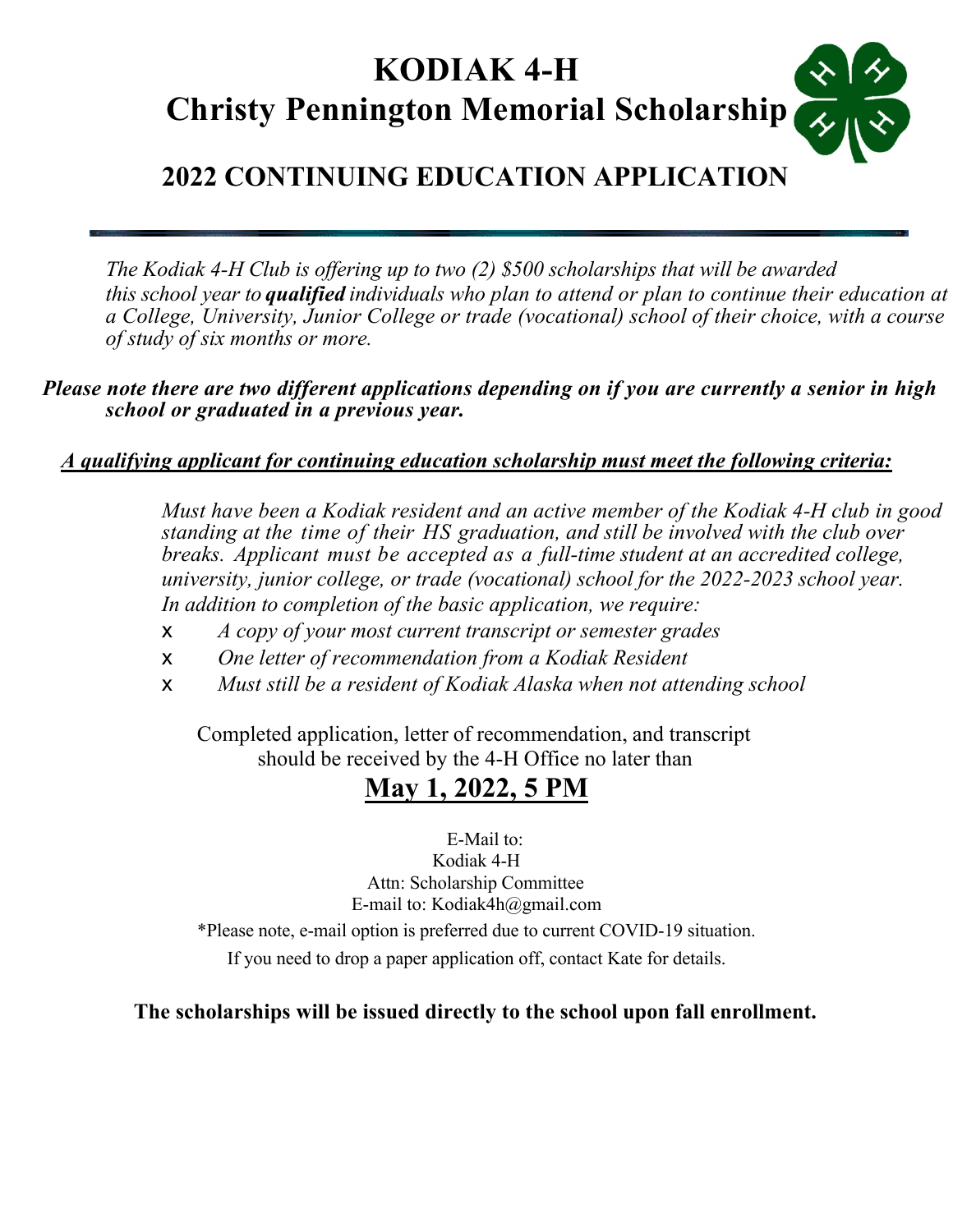# **KODIAK 4-H Christy Pennington Memorial Scholarship**

# **2022 CONTINUING EDUCATION APPLICATION**

| Name Tast First                                                                                                                                              |        |  |
|--------------------------------------------------------------------------------------------------------------------------------------------------------------|--------|--|
|                                                                                                                                                              | Middle |  |
|                                                                                                                                                              |        |  |
|                                                                                                                                                              |        |  |
|                                                                                                                                                              |        |  |
| Father's Name                                                                                                                                                |        |  |
| Mother's Name                                                                                                                                                |        |  |
| Are you currently attending college? Yes No<br>If yes, what college are you currently attending?<br>Please list other colleges attended, and years attended: |        |  |
|                                                                                                                                                              |        |  |
|                                                                                                                                                              |        |  |
|                                                                                                                                                              |        |  |
|                                                                                                                                                              |        |  |
| If yes, please list where from:                                                                                                                              |        |  |
| А.<br><u> 1988 - Johann Stoff, deutscher Stoffen und der Stoffen und der Stoffen und der Stoffen und der Stoffen und d</u>                                   |        |  |
| <b>B</b> .                                                                                                                                                   |        |  |
| $\mathcal{C}$ .                                                                                                                                              |        |  |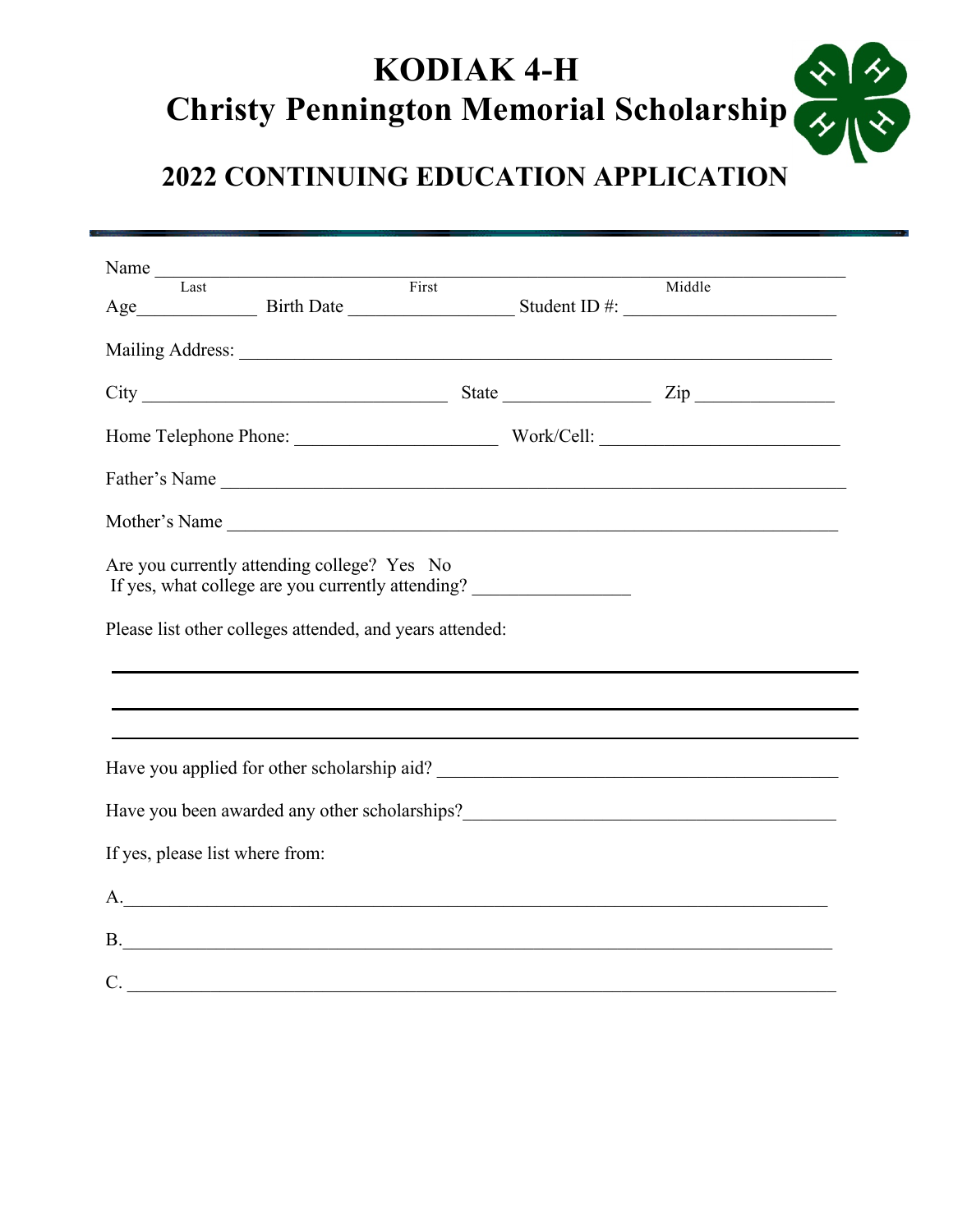## **KODIAK 4-H**  $\frac{1}{2}$ **Christy Pennington Memorial Scholarship**

## **2022 CONTINUING EDUCATION APPLICATION**

Have you ever been employed? \_\_\_\_\_\_\_\_\_\_\_\_\_\_ Are you currently employed? \_\_\_\_\_\_\_\_\_\_\_

If yes, please give the following information:

| <b>EMPLOYER</b> | <b>JOB DUTIES</b> | <b>DATES</b> |
|-----------------|-------------------|--------------|
|                 |                   |              |
|                 |                   |              |
|                 |                   |              |
|                 |                   |              |
|                 |                   |              |
|                 |                   |              |

Have you applied for admission to a university, college, or trade school?

If yes, has your application been accepted? \_\_\_\_\_\_\_\_\_\_\_\_\_\_\_\_\_\_\_\_\_\_\_\_\_\_\_\_\_\_\_\_\_\_\_\_\_\_\_\_\_\_\_\_

If yes, please give us the name and address of the school:

| $\overline{\phantom{a}}$ |  |
|--------------------------|--|
|                          |  |

Address \_\_\_\_\_\_\_\_\_\_\_\_\_\_\_\_\_\_\_\_\_\_\_\_\_\_\_\_\_\_\_\_\_\_\_\_\_\_\_\_\_\_\_\_\_\_\_\_\_\_\_\_\_\_\_\_\_\_\_\_\_\_\_\_\_\_\_\_\_\_\_\_

|--|

Have you chosen your field of study? \_\_\_\_\_\_\_\_\_\_\_\_\_\_\_\_\_\_\_\_\_\_

If yes, please briefly describe \_\_\_\_\_\_\_\_\_\_\_\_\_\_\_\_\_\_\_\_\_\_\_\_\_\_\_\_\_\_\_\_\_\_\_\_\_\_\_\_\_\_\_\_\_\_\_\_\_\_\_\_\_\_\_

Number of years in 4-H:

#### **Accomplishments (Attach additional pages if necessary)**

Please list 4-H Projects, Activities, Camps, Fairs & Conferences (by year chronologically)

Please list offices or positions of leadership held in school, 4-H, church and other organizations